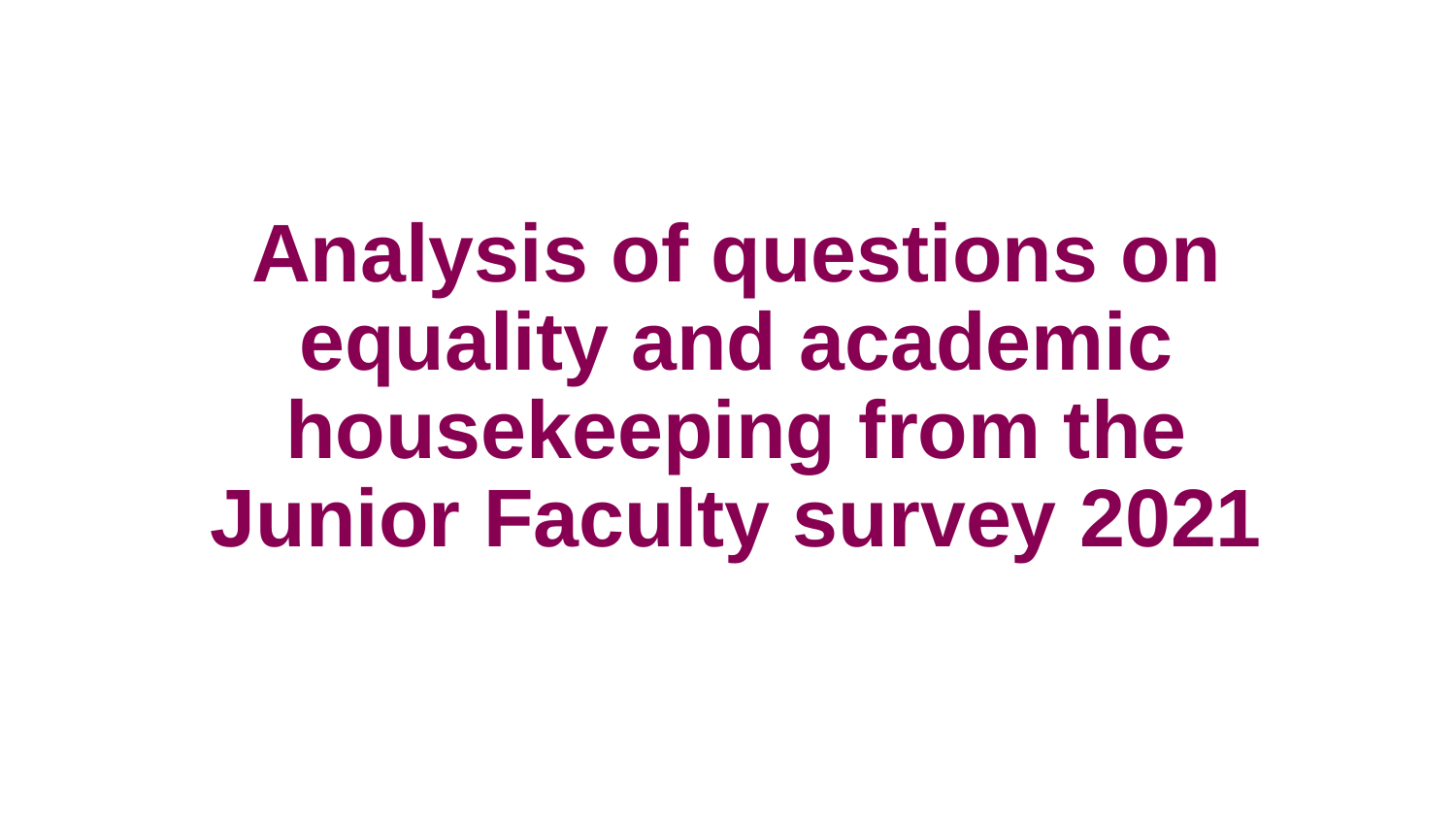# Junior Faculty Survey-2021

• Sent to: 2143 JF membes at KI with active email addresses

• Responded: 320 (response rate **14.94%**)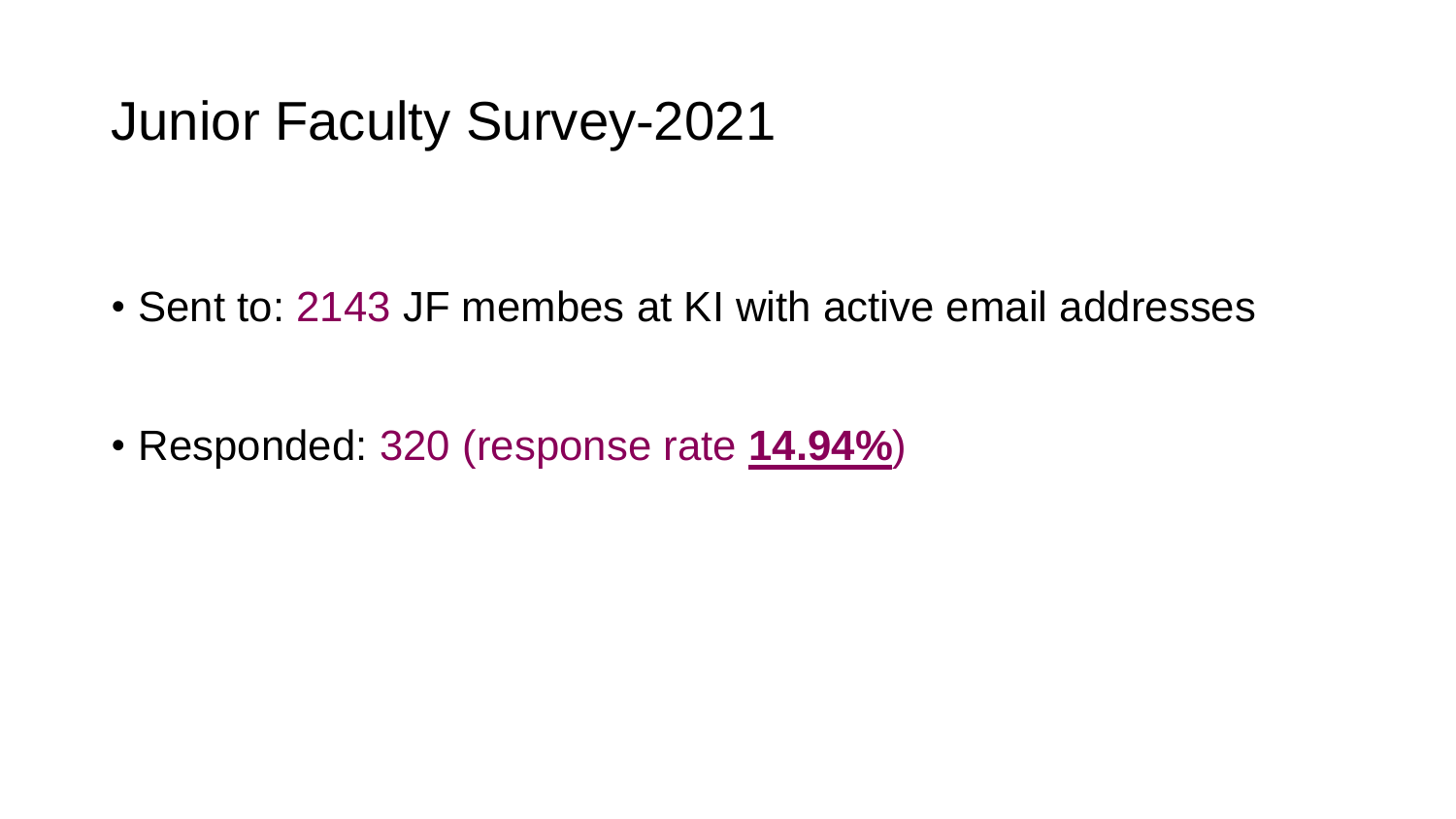# **Do you identify yourself as:**

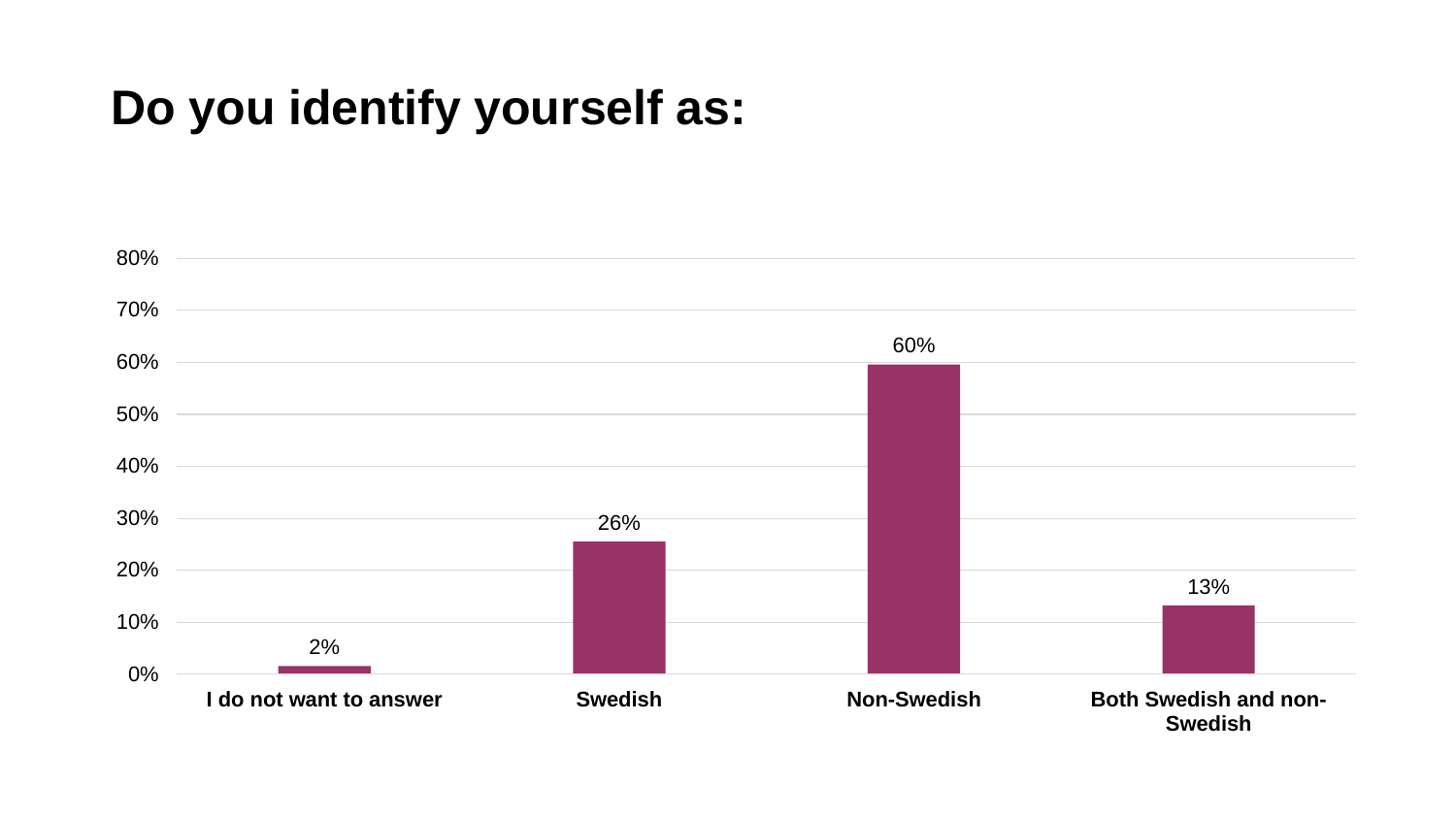#### **How much of your work time is spent on commitments other than research** *(for example committee work, teaching, administrative work)***?**

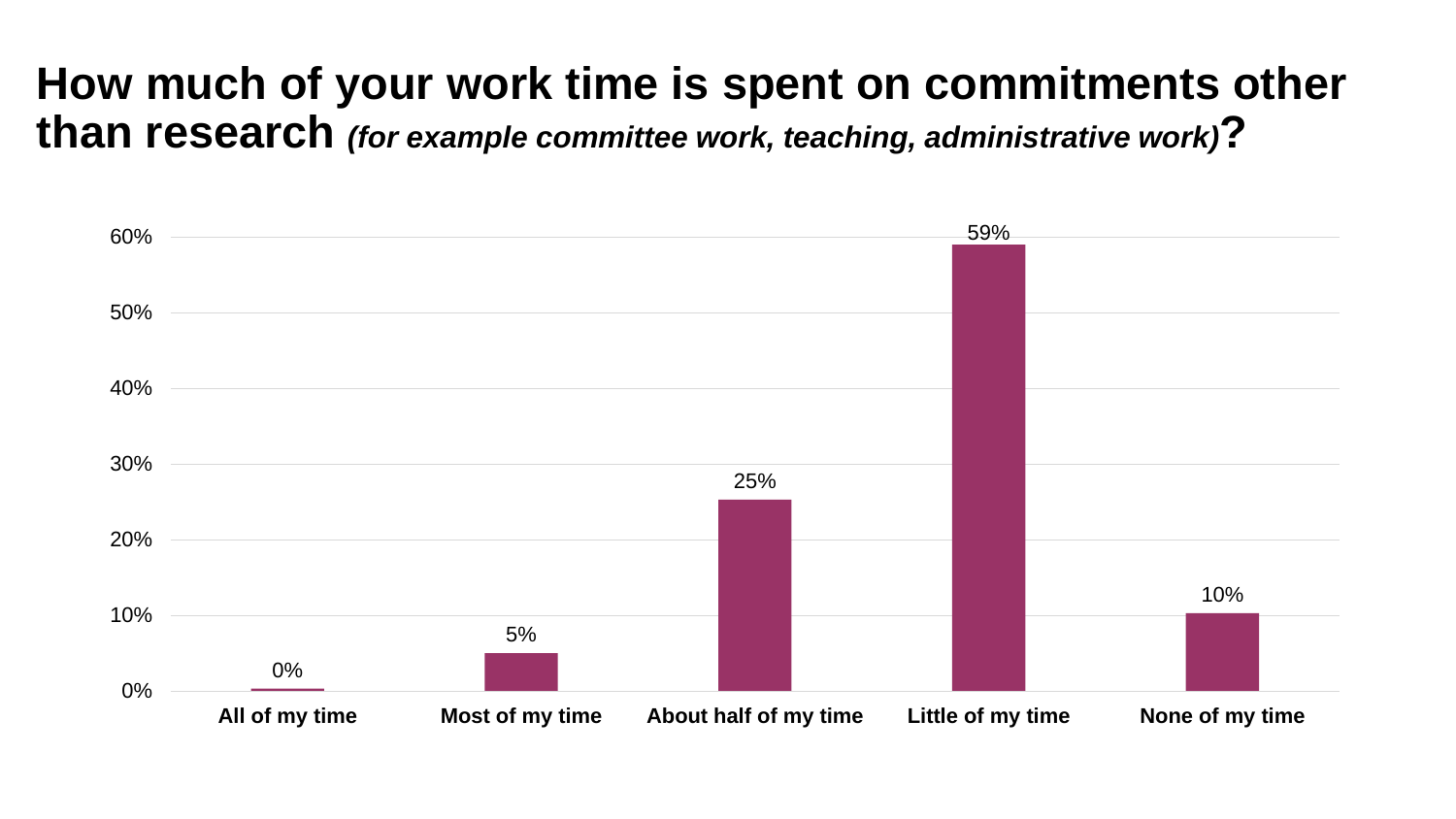#### **In my experience the processes for: - Recruitment for positions at KI provide equal opportunity for all**

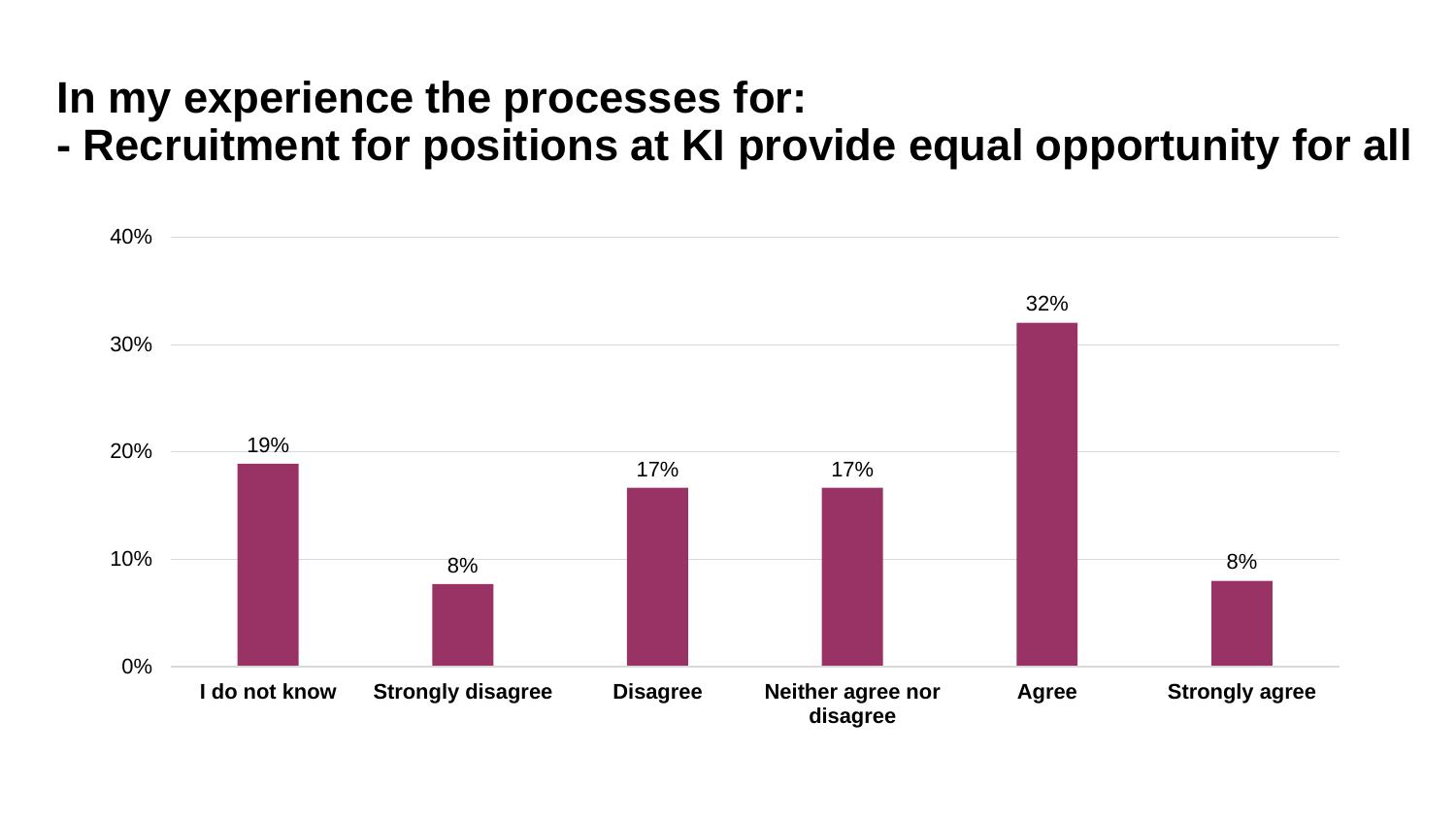#### **In my experience the processes for: - Appointment of positions at KI provide equal opportunity for all**

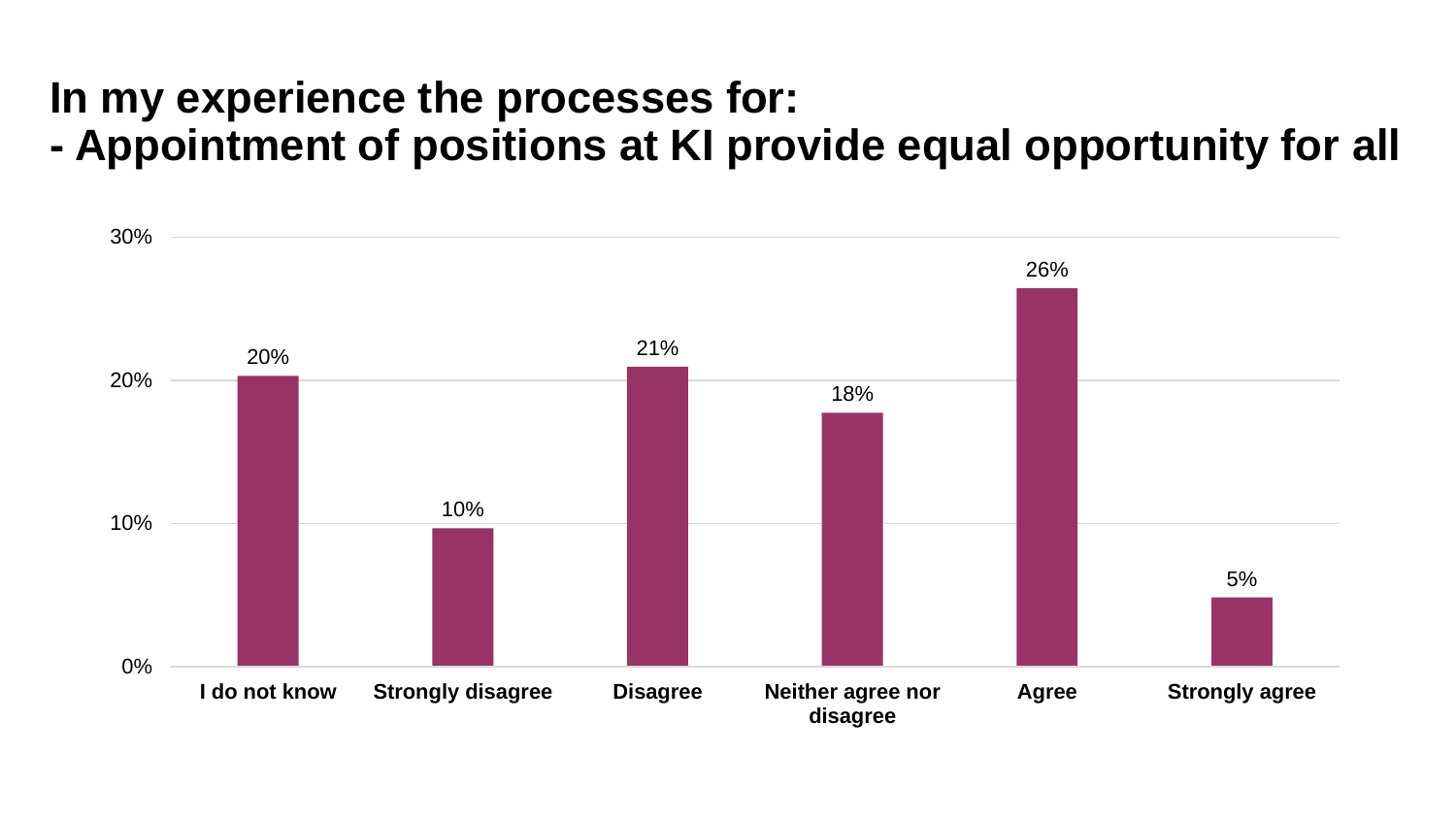## **In my opinion: - Women and men have equal opportunities at KI**

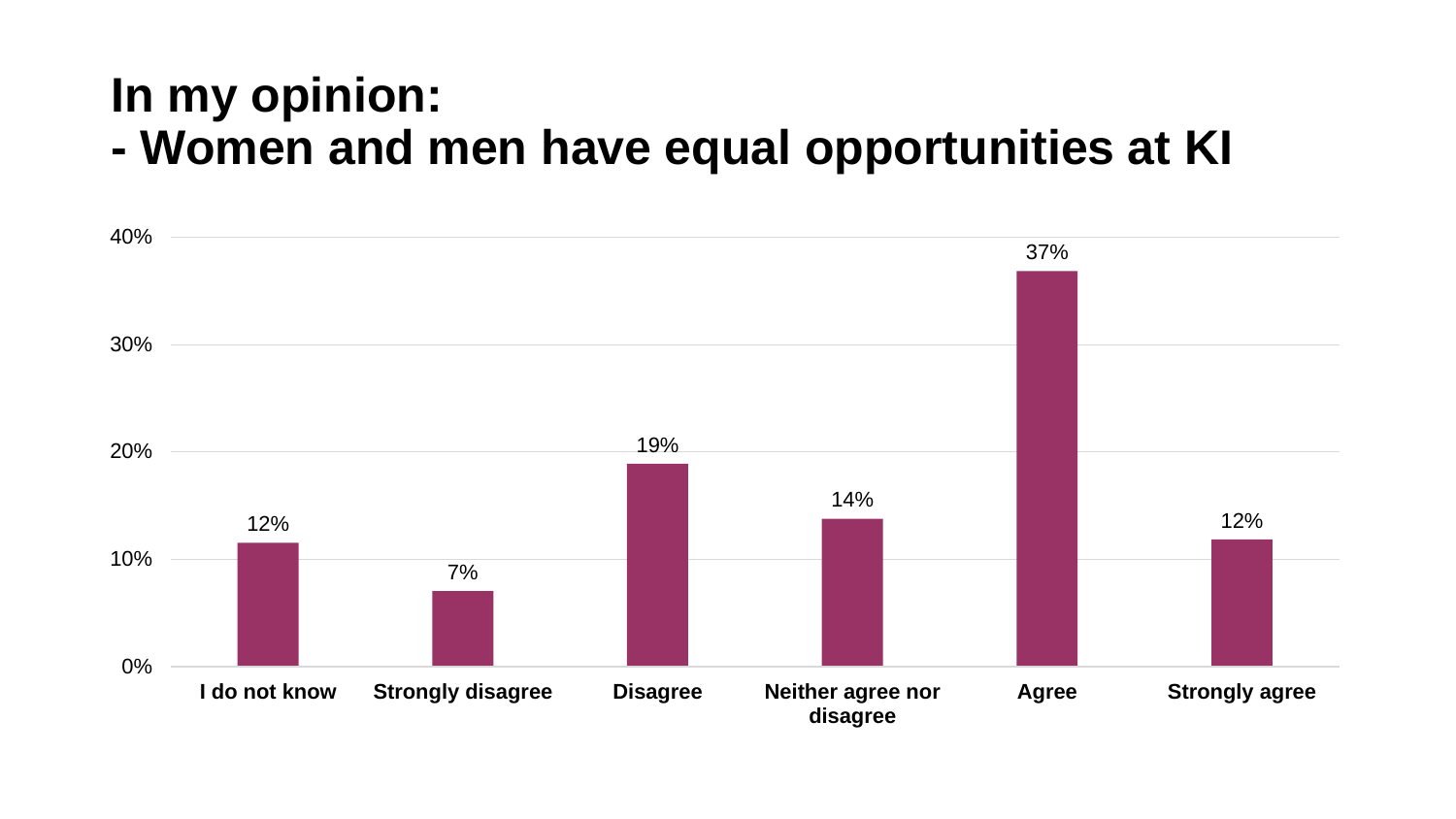#### **In my opinion: - Swedes and non-Swedes have equal opportunities at KI**

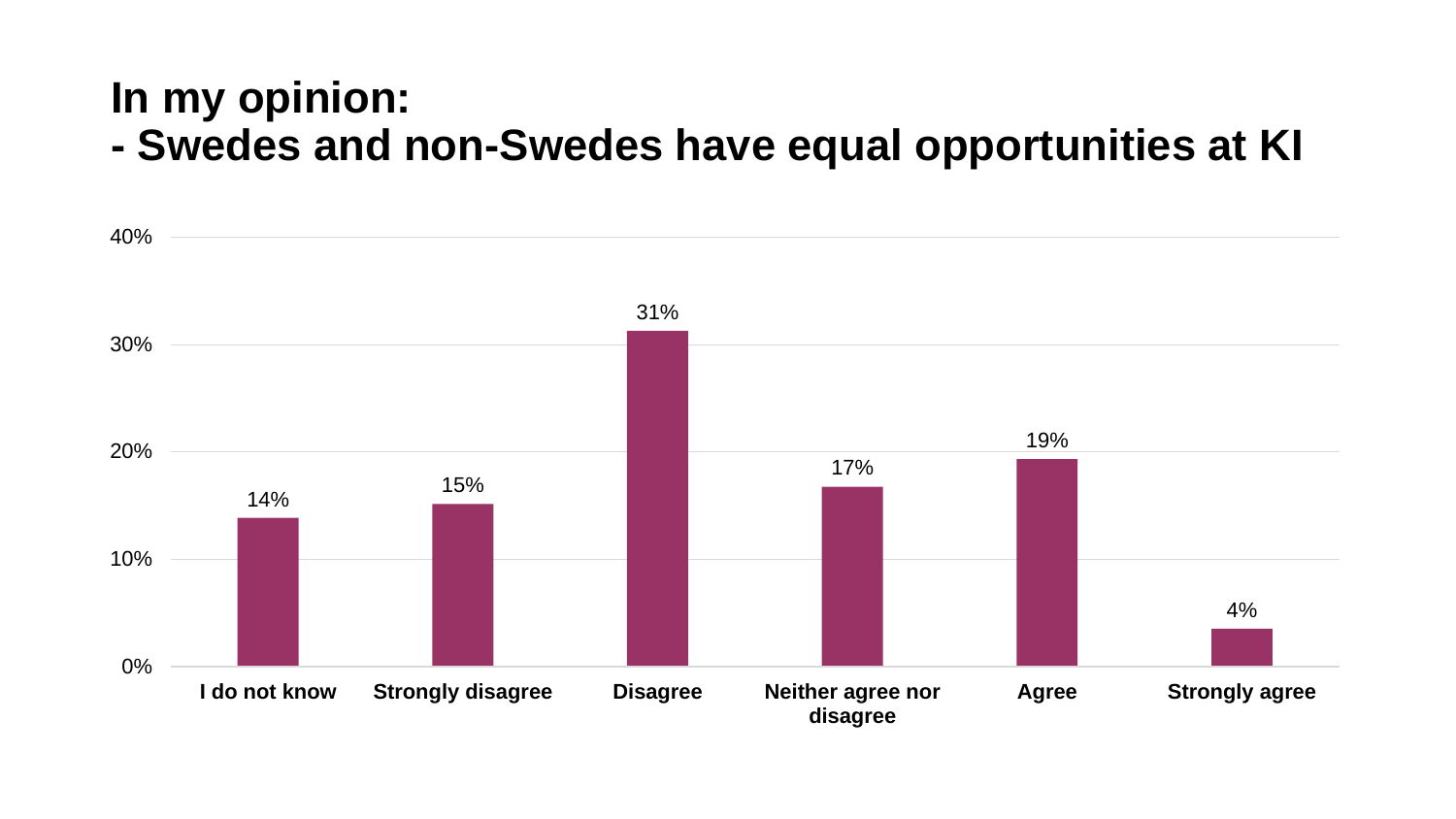#### **In my opinion: - Clinicians and non-clinicians have equal opportunities at KI**

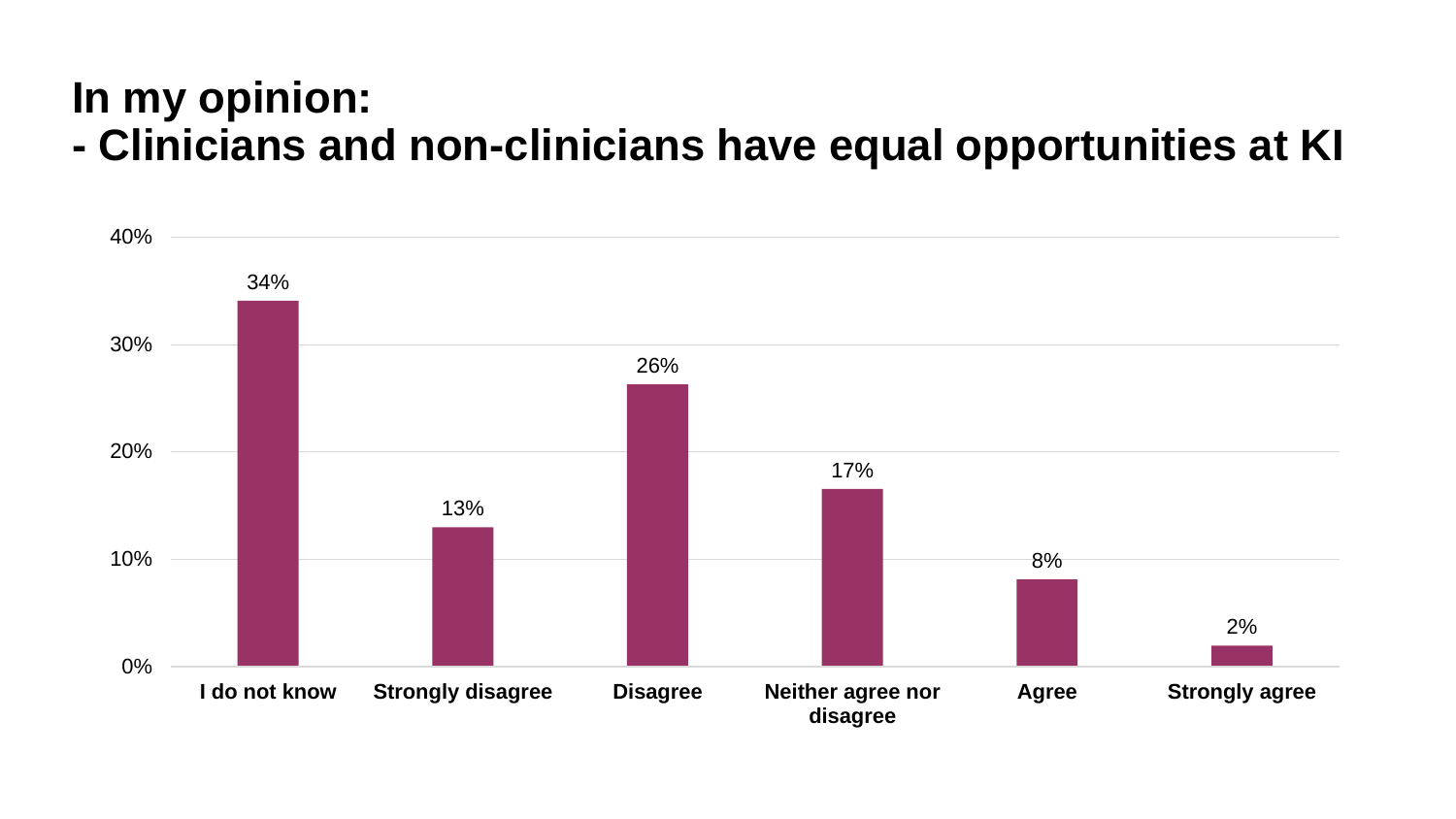### **All work related communication at KI should always be done in:**

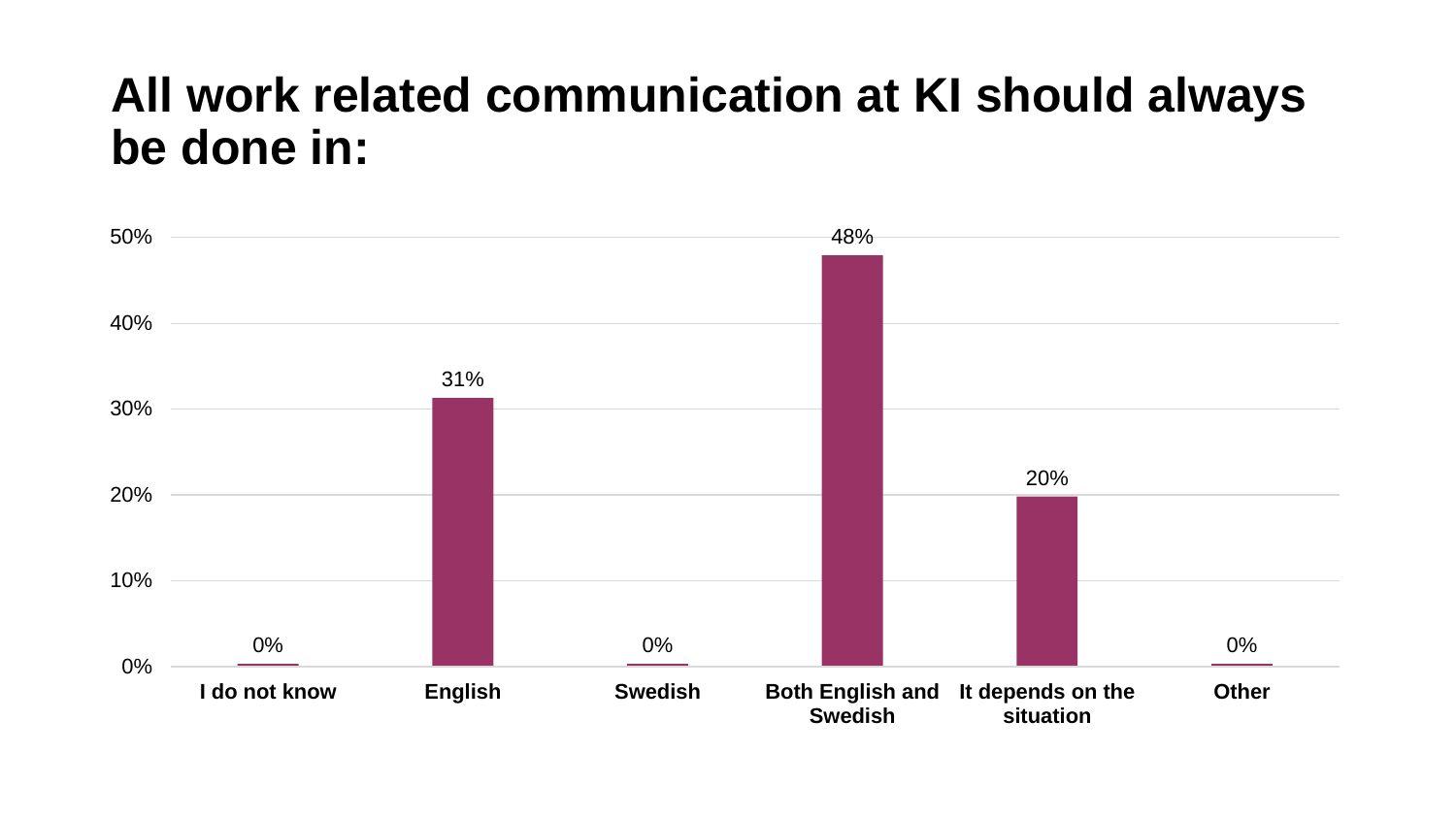## **I think that the fact that some of the communication is done only in Swedish excludes non-Swedes to participate and be integrated at KI**

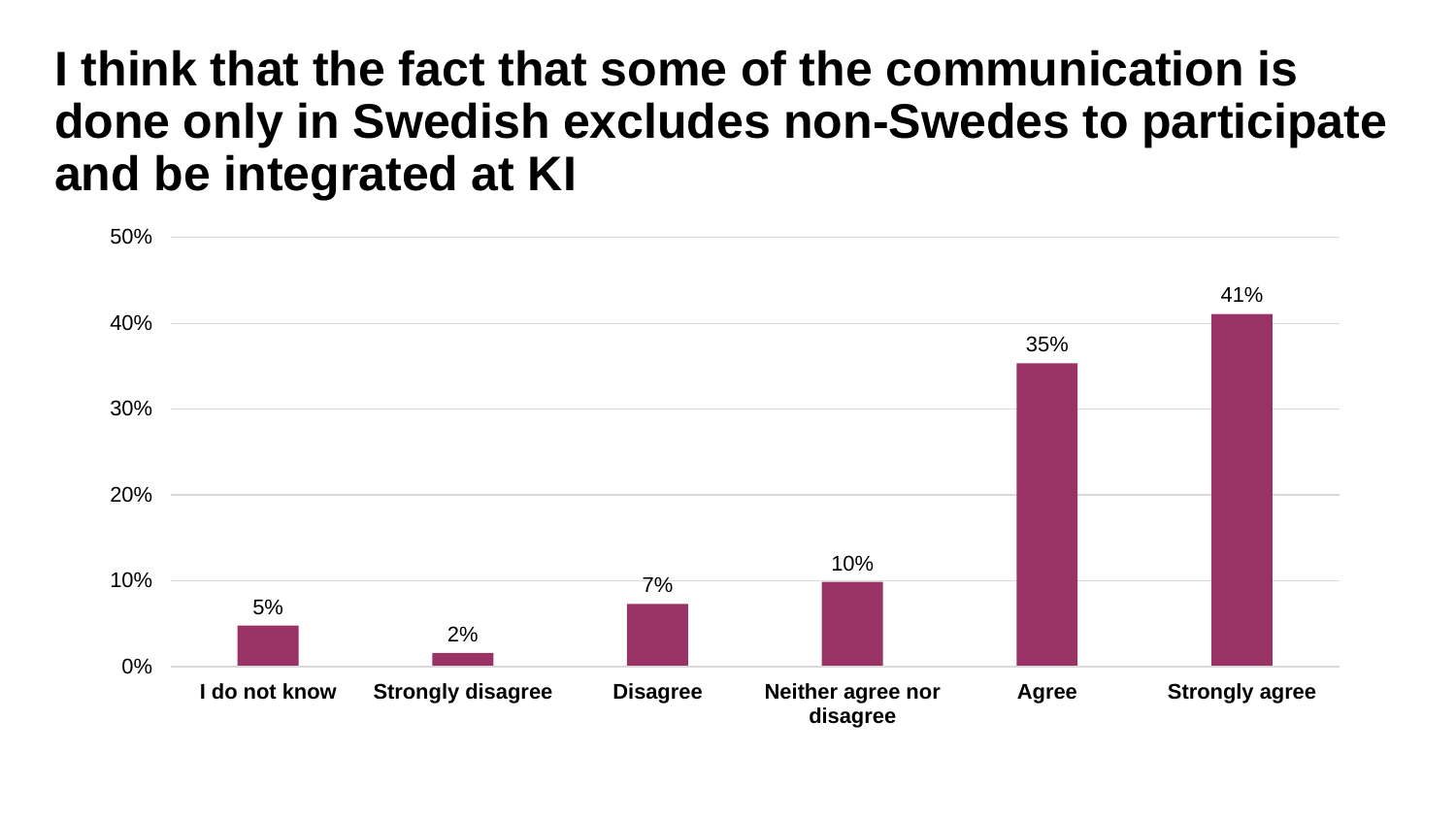## **I have felt that I have been discriminated against at KI, due to sex, transgender identity or expression, ethnicity, religion or other belief, disability, sexual orientation or age**

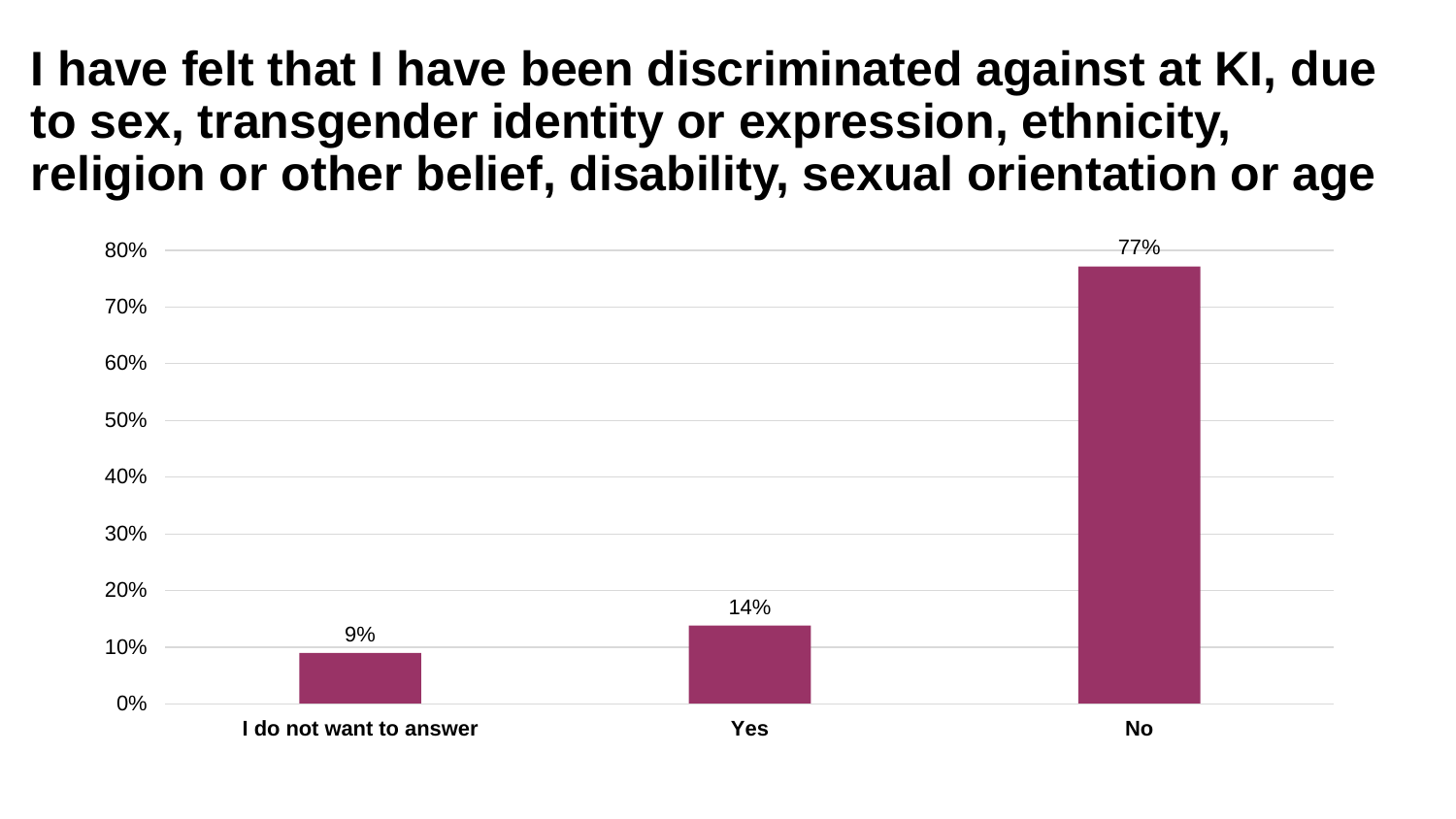## **If you experienced discrimination at KI, what was it based on?** *Please tick all that apply*

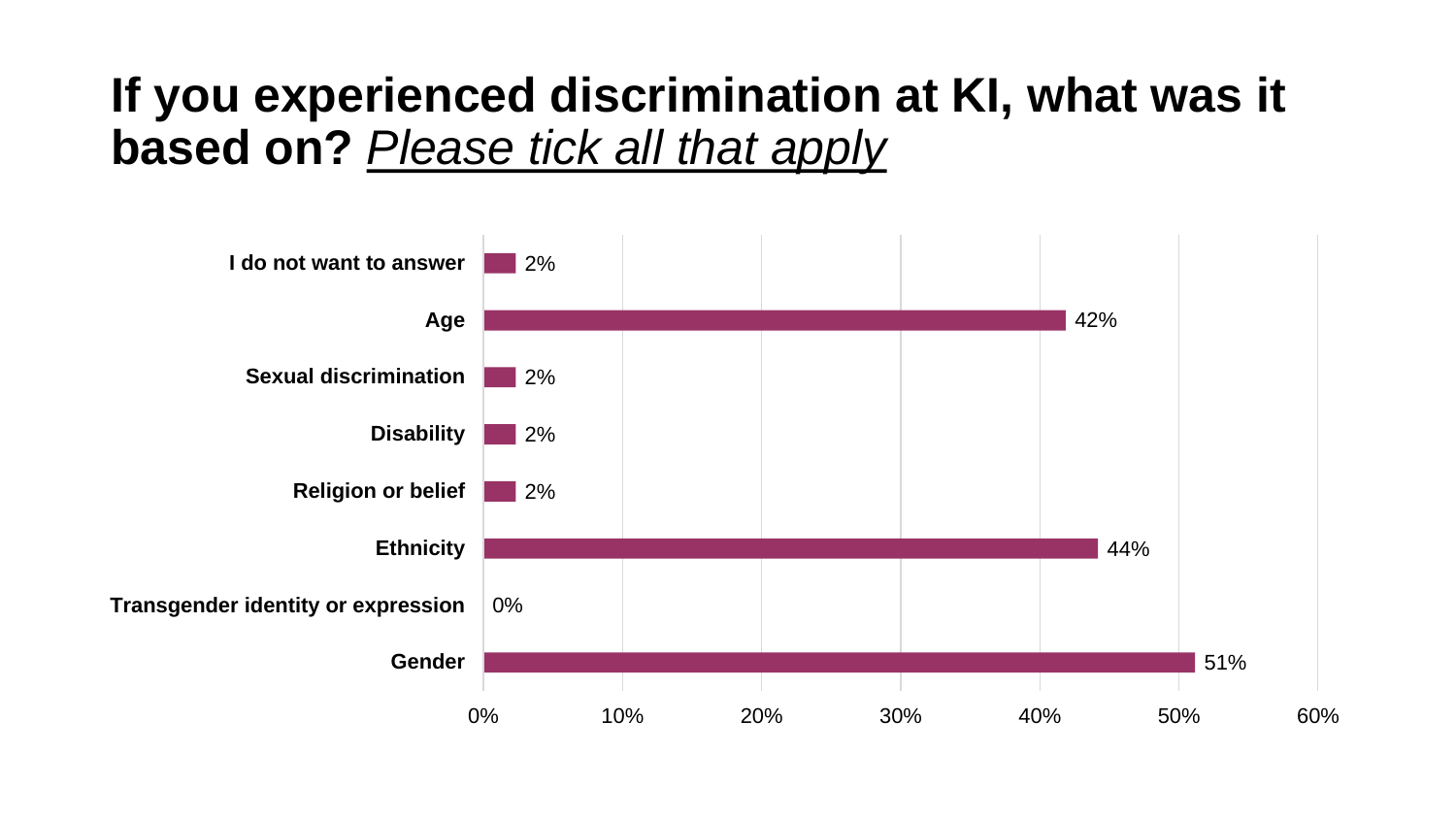### **Did you contact someone at work for help?**

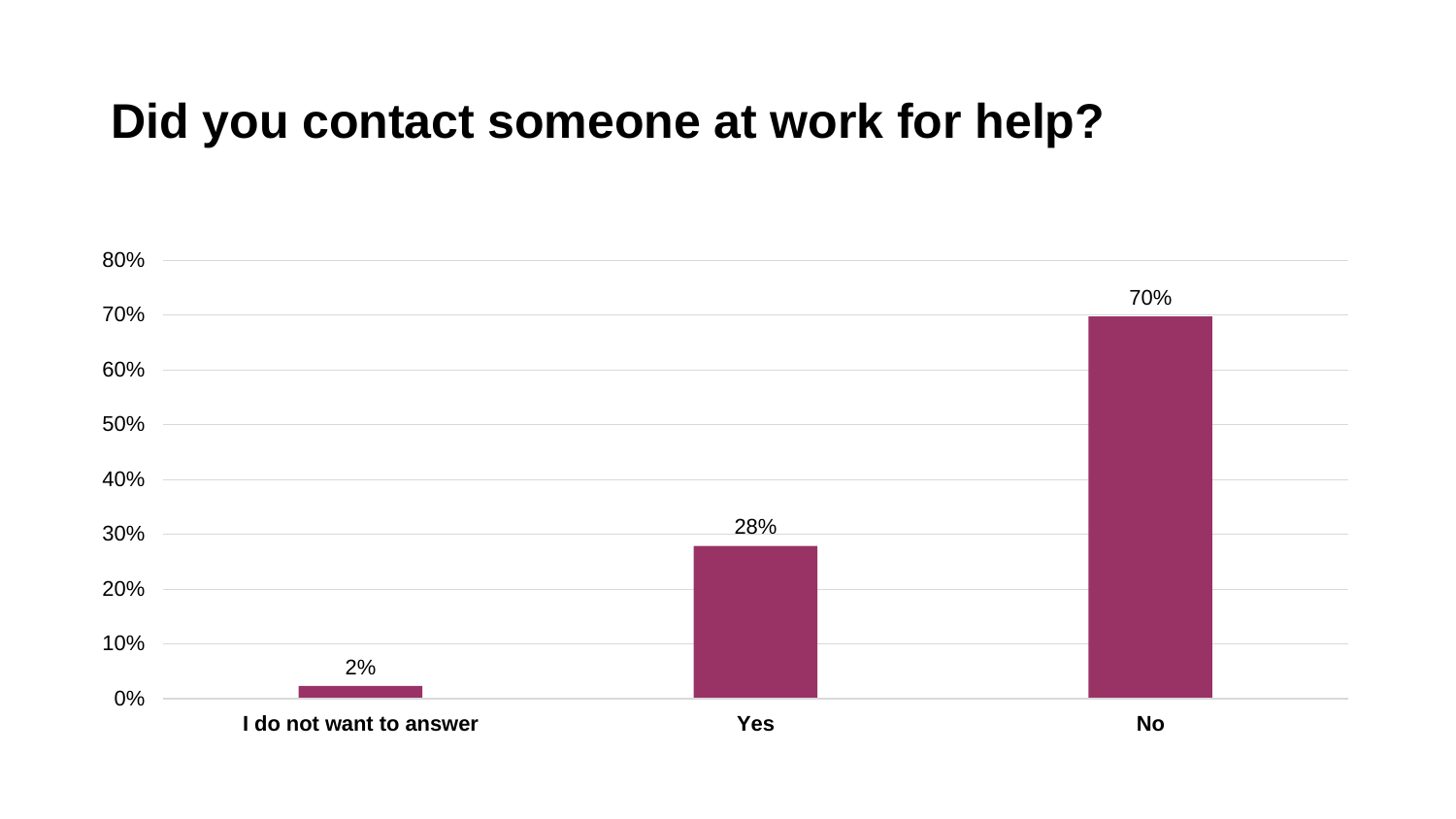## **Did you receive adequate help?**

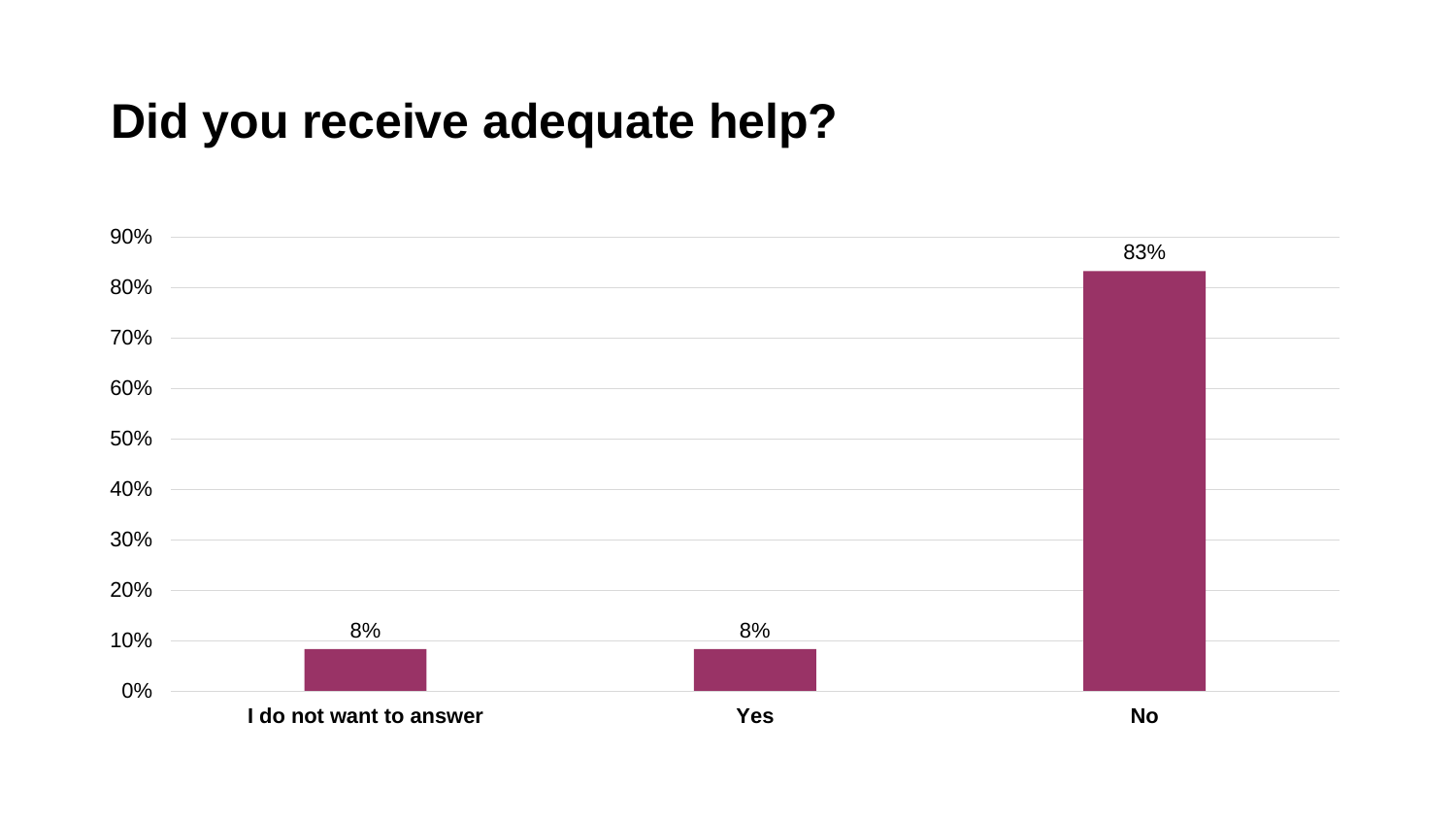## **Why not?** *Please tick all that apply*

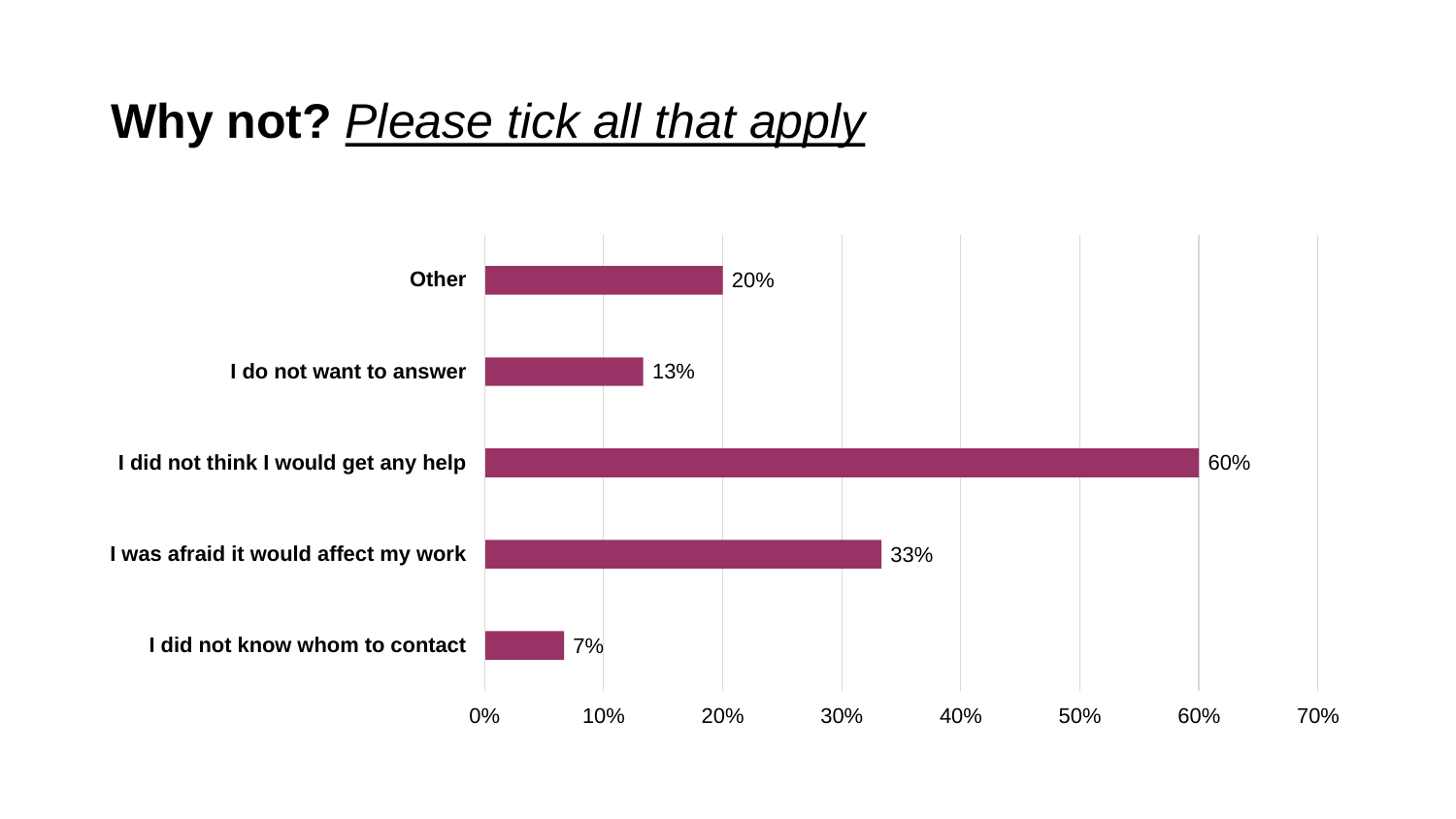## **Have you observed anyone to be discriminated against at KI, due to sex, transgender identity or expression, ethnicity, religion or other belief, disability, sexual orientation or age?**

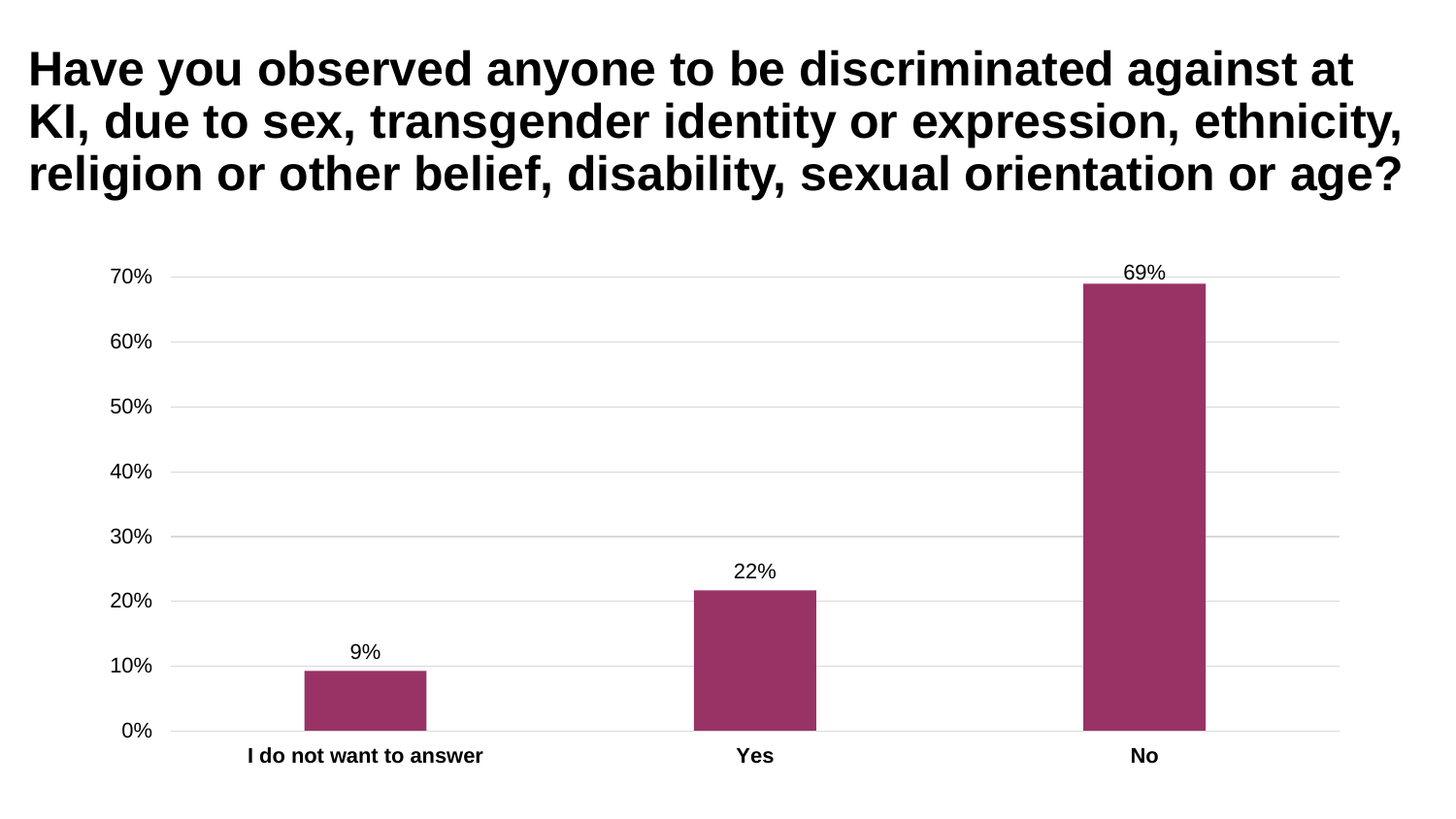## **If you observed someone to be discriminated at KI, what was it based on?** *Please tick all that apply*

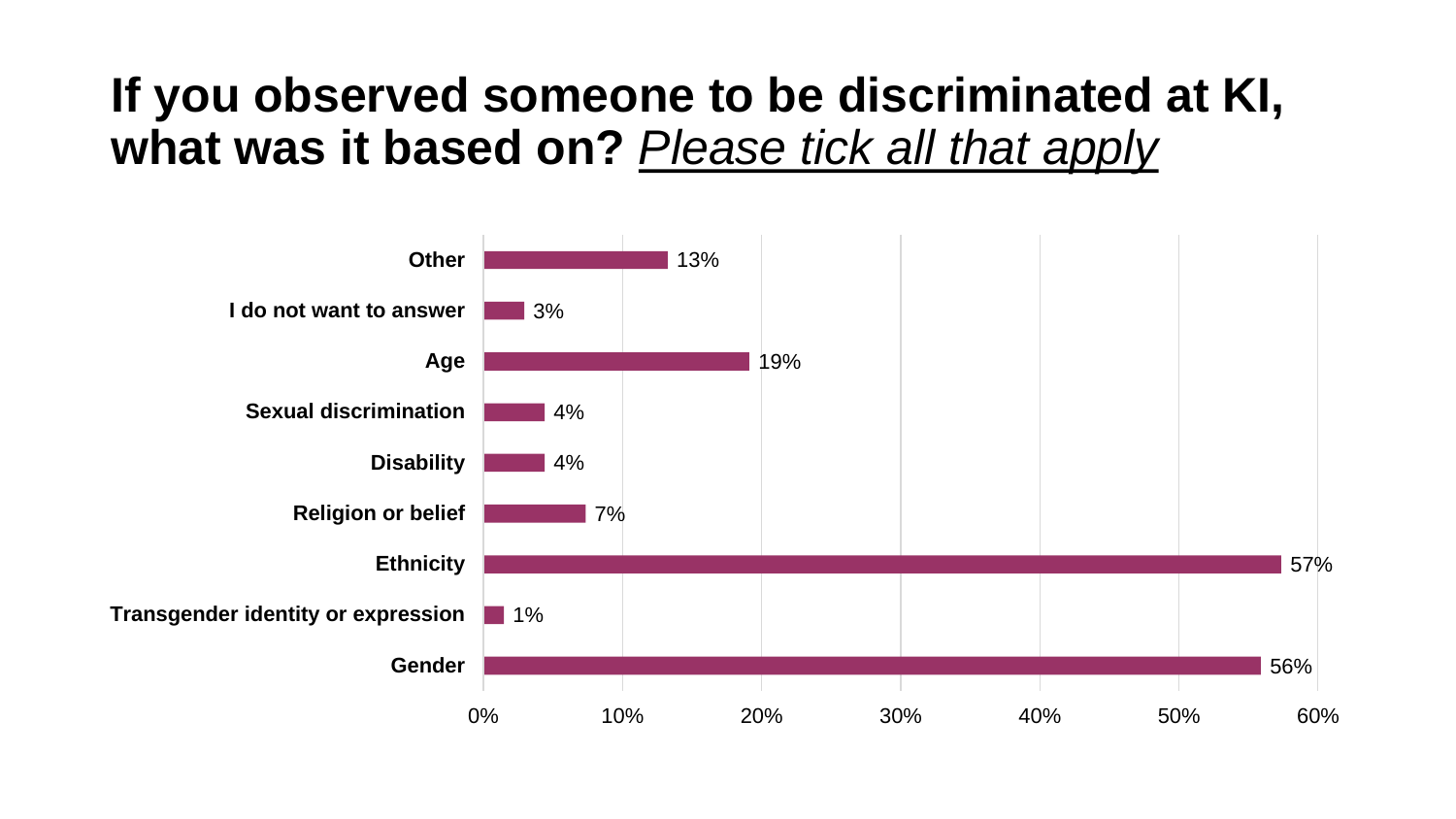## **Do you know whom to contact for help if you feel that you are being discriminated against?**

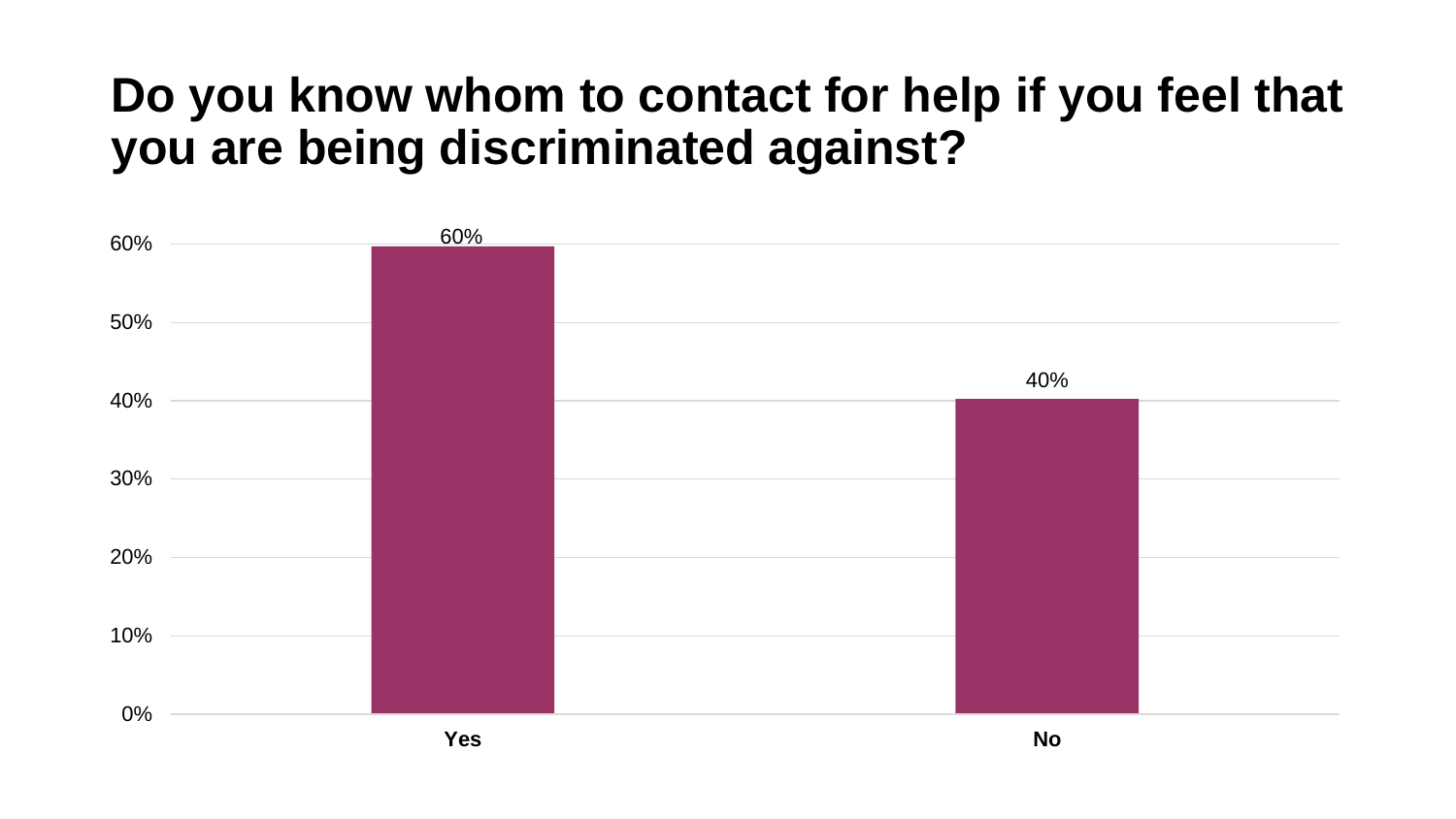## **How would you rate your overall well-being levels when you are at work?**

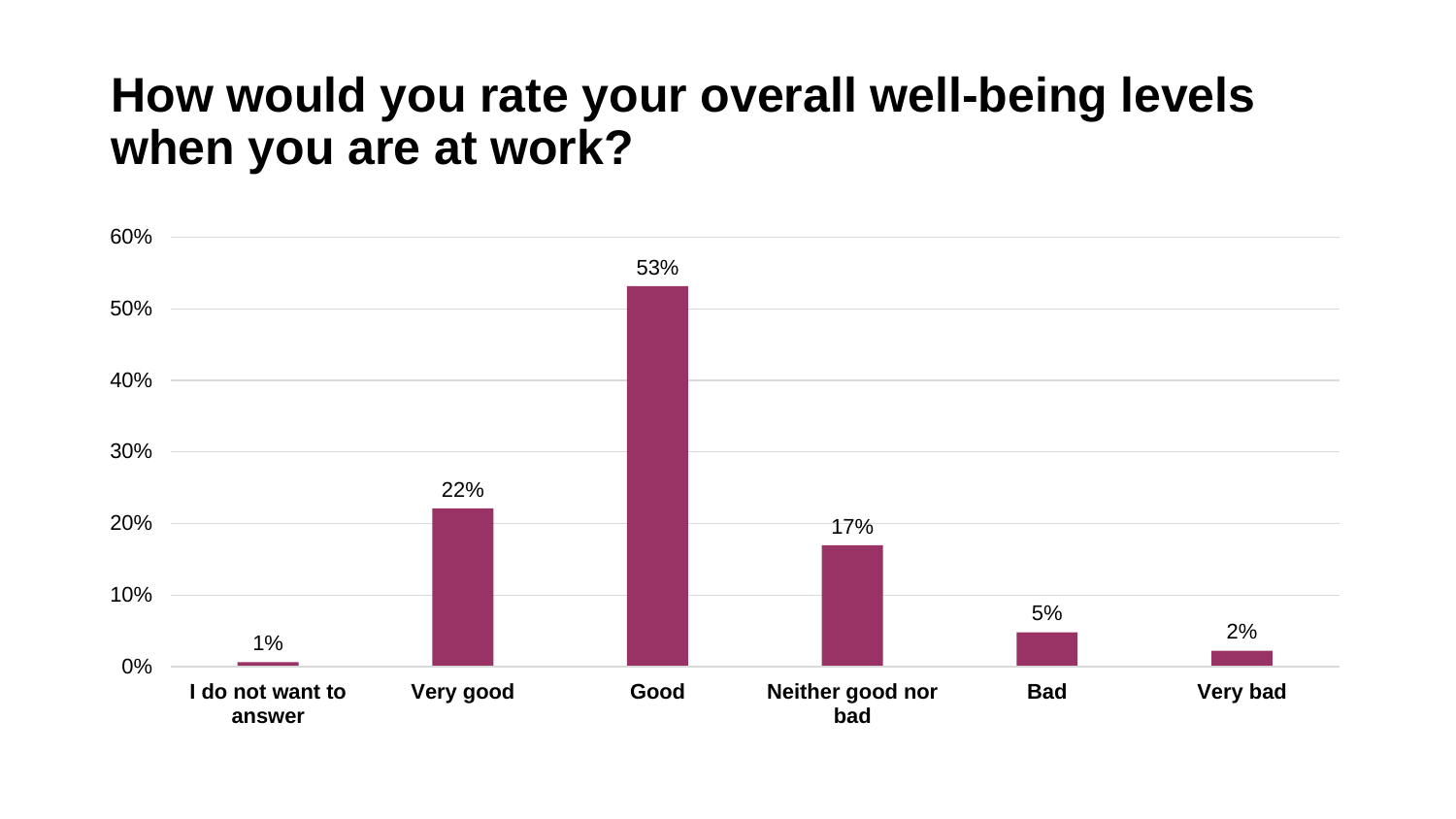### **How many hours do you work per week?**

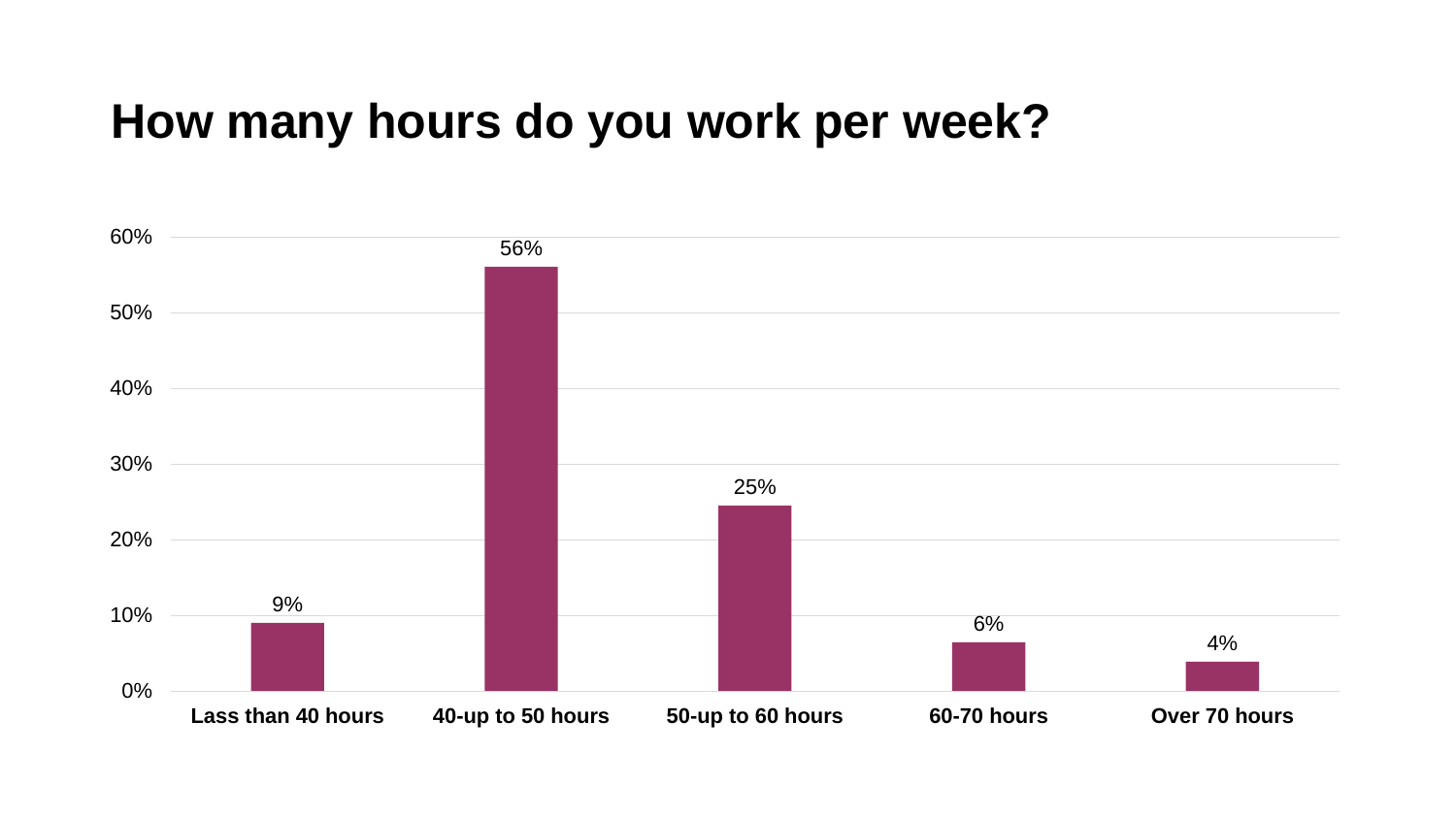## **How long is your current contract (total length)?**

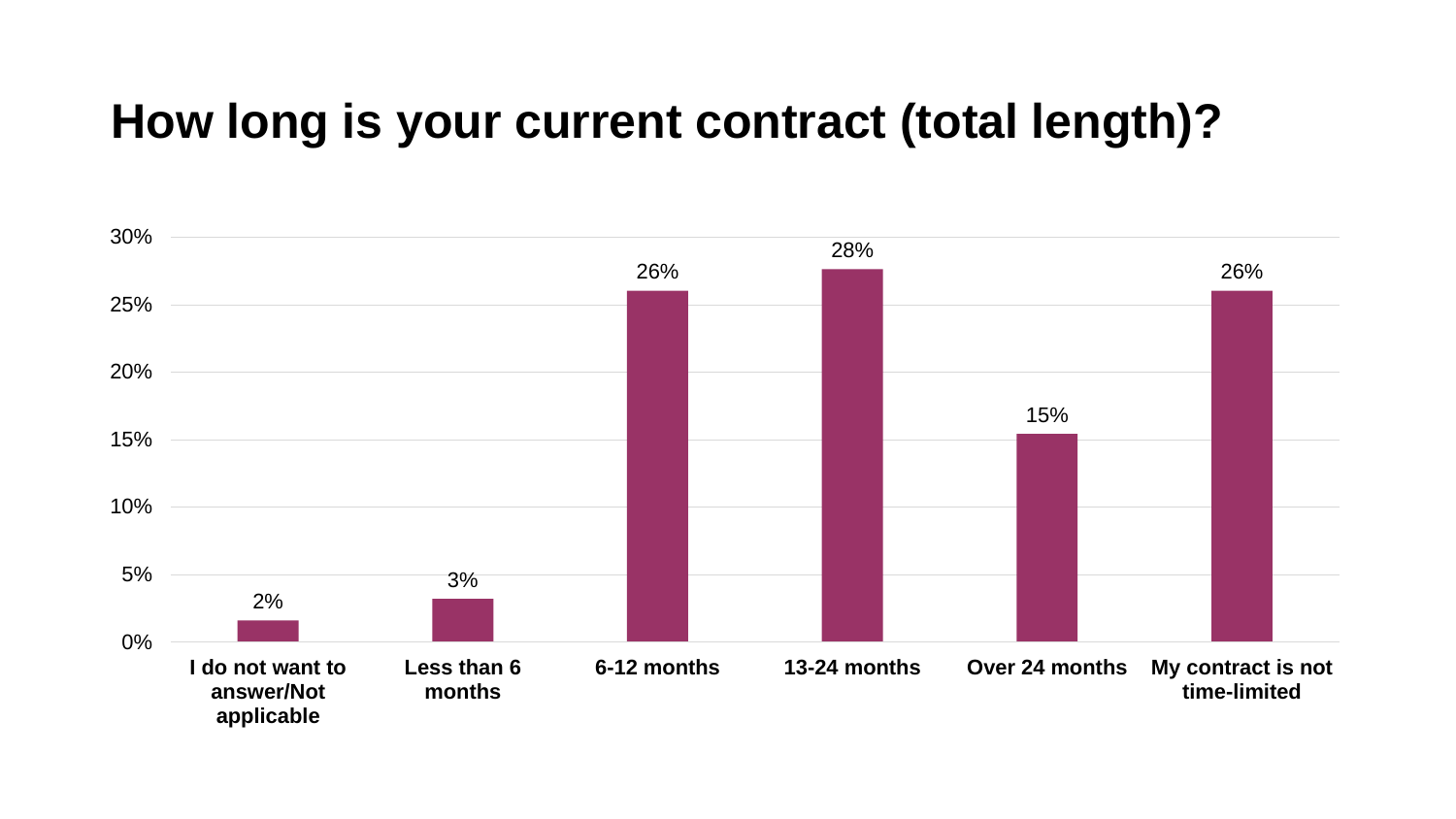## **Was your income / pay negotiable?**

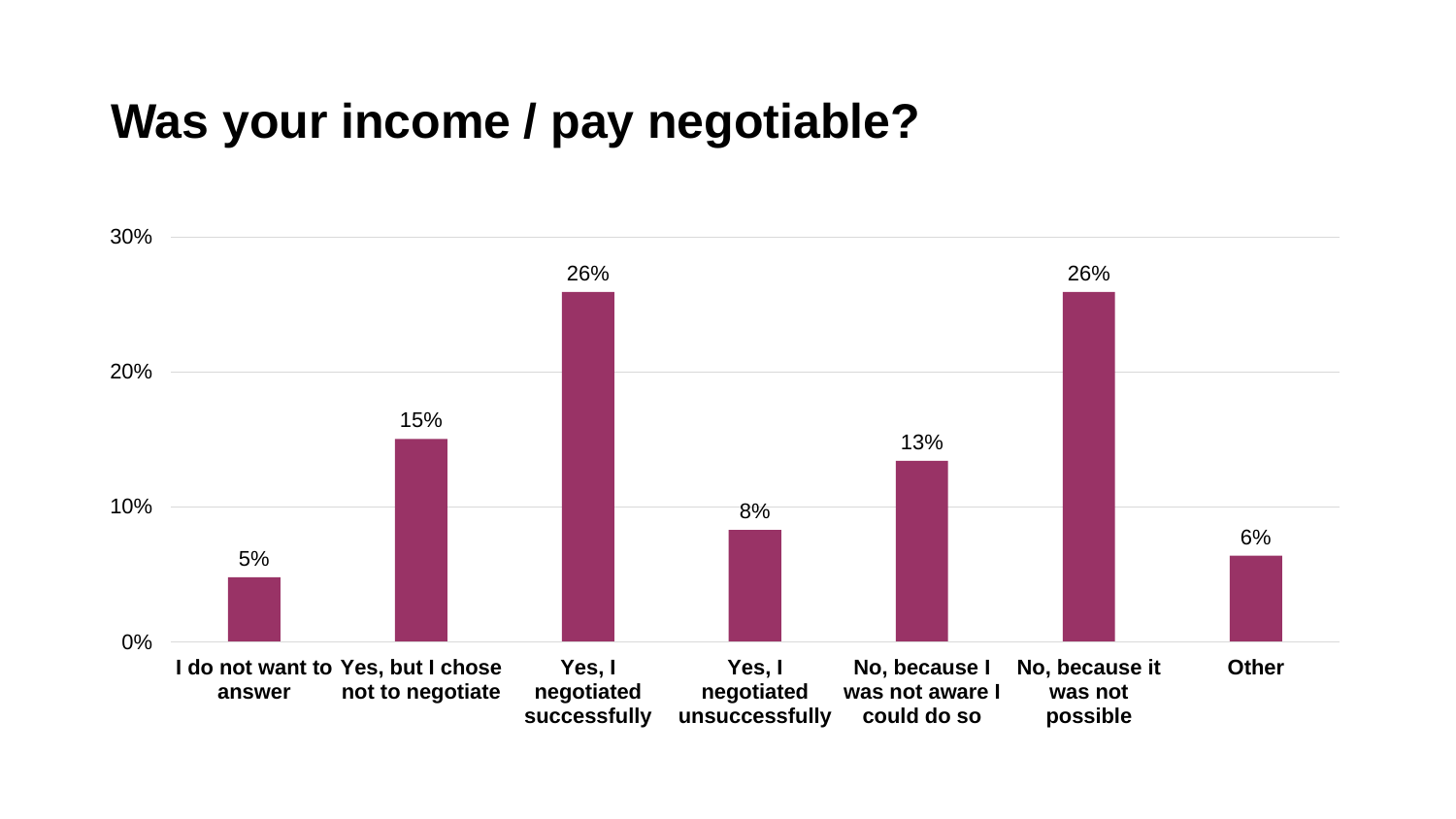## **Do you consider your salary is fair compared to your peers?**

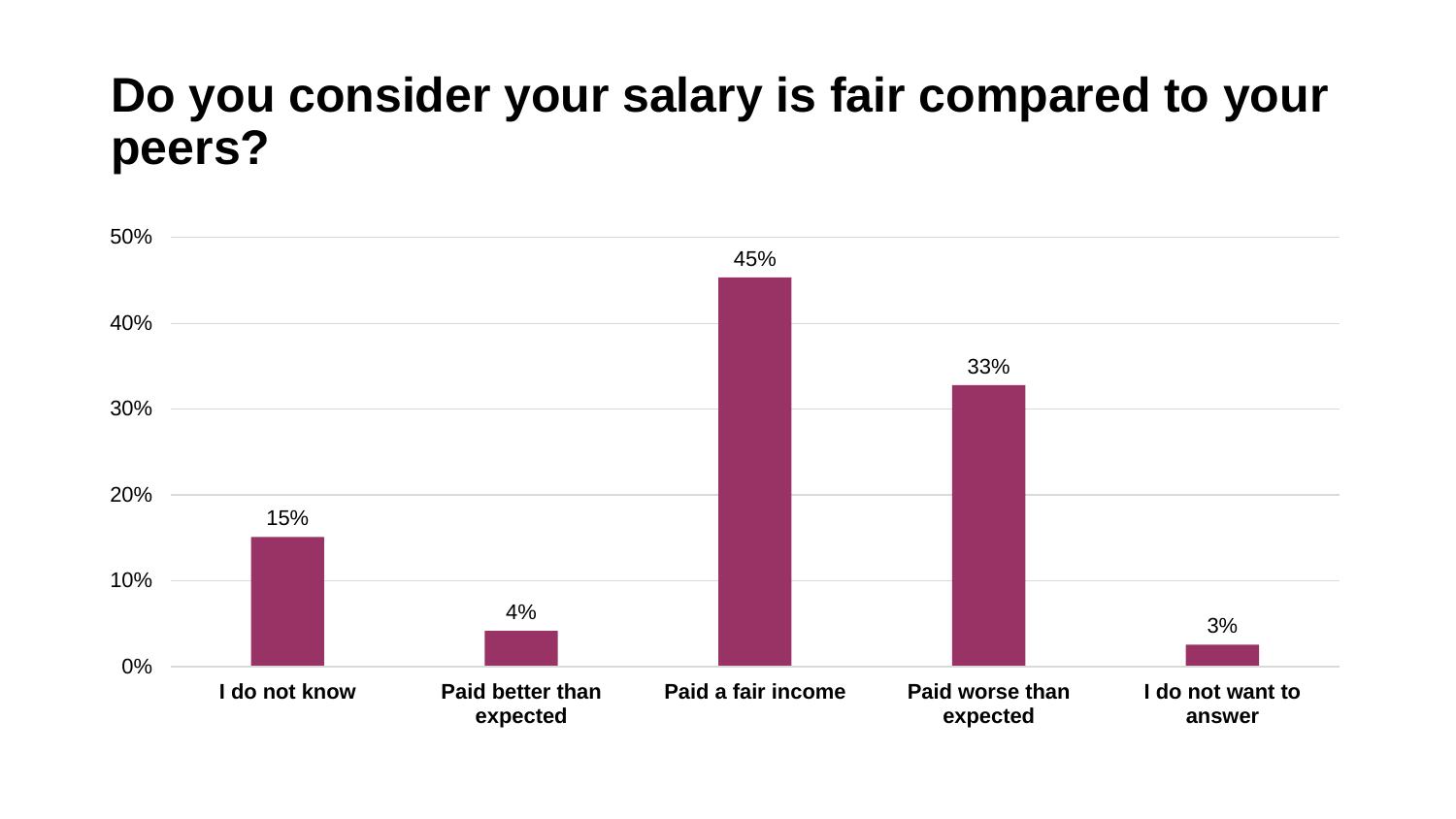### **How much annual leave (vacation days) have you taken in the last 12 months?**